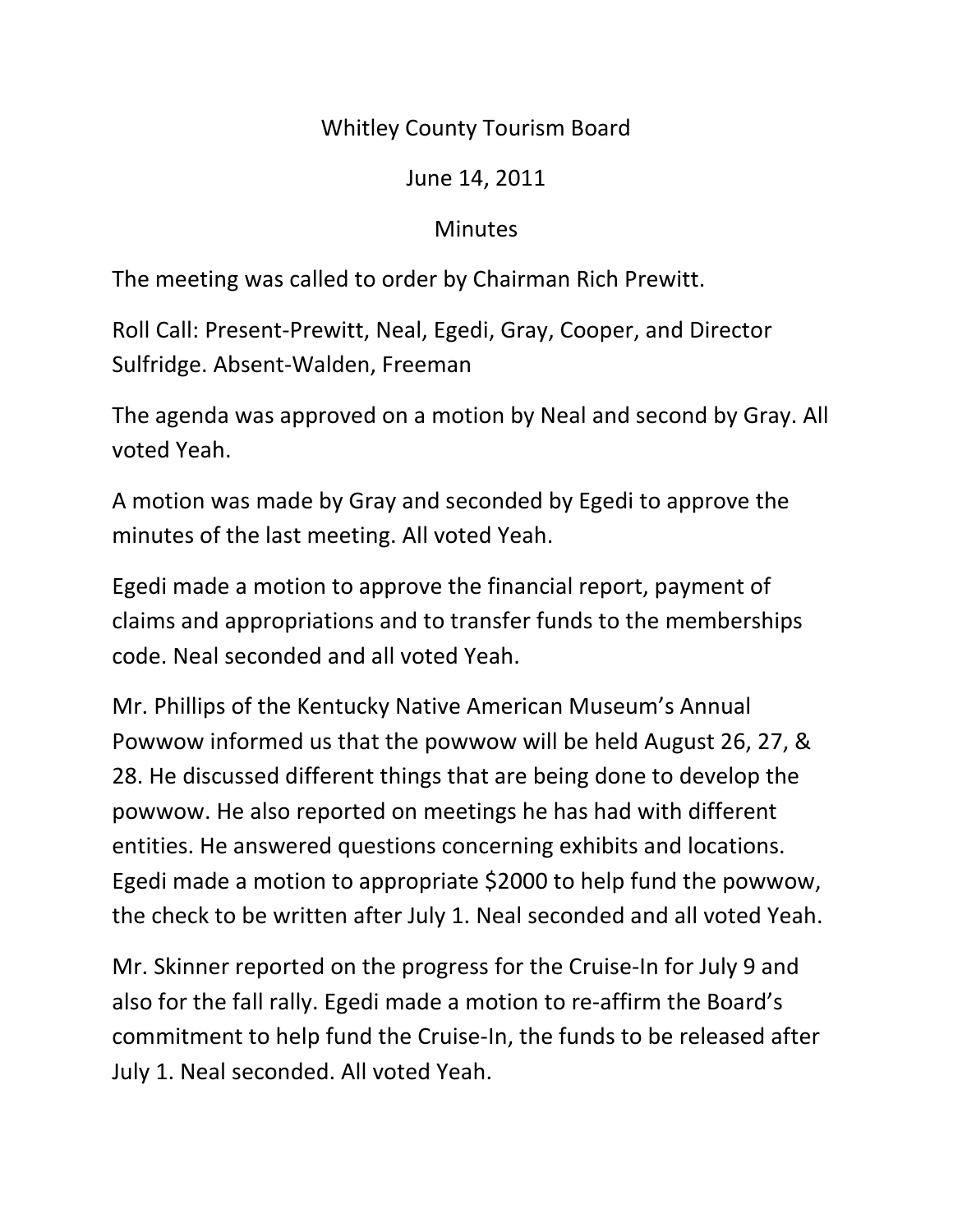Mr. Prewitt discussed the "Reclaiming the Future" program run by Cathy Prewitt. This was previously called Juvenile Drug Court. They are having a corn hole tournament to raise money since Federal funding has been pulled. The tournament begins at 10 a.m. on September 17. Sponsorships levels include \$100 for a corporate sponsorship and \$50 for the celebrity level. The names of the organizations sponsoring at the corporate level will be on the back of the t-shirts. Egedi made a motion to do a \$100 sponsorship. Neal seconded. All voted Yeah. Cooper asked that the amount be amended to \$200. Gray seconded. The motion passed with a unanimous vote.

Mr. Jordan gave an update on the Cumberland Falls beautification project. Neal reported that most vendors have plants on sale at this time and made a motion to donate \$200 to the project to purchase some extra plants while they are on sale. Egedi seconded. All voted Yeah.

Sulfridge discussed putting a link on the web site to a survey. Neal made a motion to allocate \$200 for Sulfridge to use at his discretion for the survey. After a second by Egedi, all voted Yeah.

The Williamsburg Golf Course submitted a co-op application asking for help toward the cost of the brochure they had printed. Neal made a motion to fund 50% of the project. Egedi seconded and all vote Yeah.

The Board agreed some changes need to be made to the co-op application in the future.

Neal made a motion to place a \$200 ad in the Fine Arts Association program. Gray seconded. All voted Yeah.